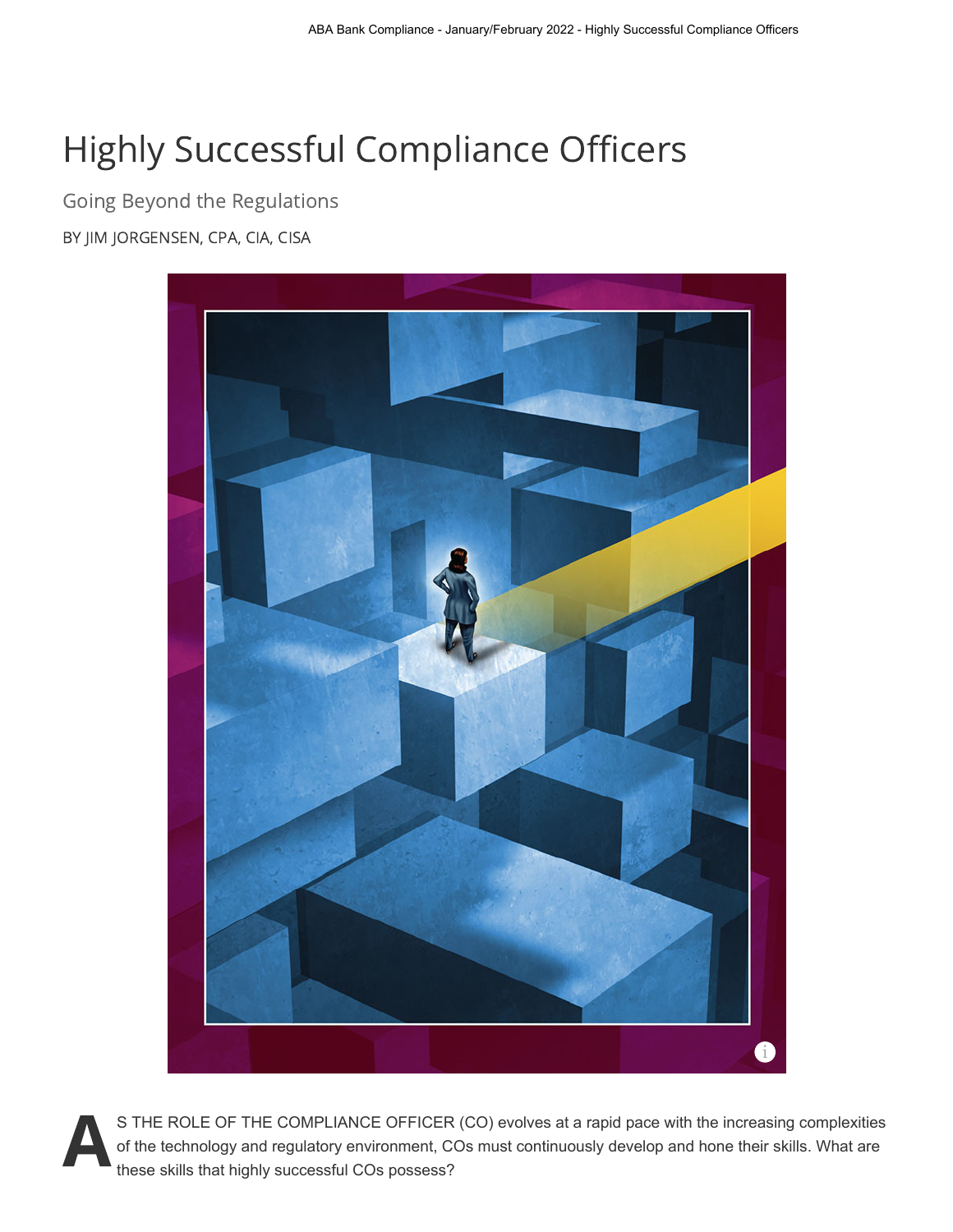To address this question, we spoke with several COs from community banks to large regional banks. This article shares their insights about what skills they feel are most valuable for their roles, and how they acquired and developed them.

# Foundational Skillset

At its core, the role of any compliance professional includes an understanding of the applicable regulations inside and out, and having a good system in place for monitoring regulatory change. The COs said that knowing and staying current on regulations is table-stakes for a compliance professional. But besides being experts on the regulations, the COs consistently pointed out that there is far more to their jobs than just having a strong knowledge of regulations.

In order to perform effectively, a CO must have a broad range of skills beyond just regulatory knowledge. The CO's duties and responsibilities, as stated in the federal regulations, include having sufficient authority and independence to interact with all departments, have access to the bank's operations, and effect corrective action when needed. To accomplish this directive, a CO's duties include ensuring that the bank:

- Develops compliance policies and procedures;
- Provides proper training in consumer protection laws and regulations to management and employees;
- Reviews policies and procedures for compliance with applicable laws and regulations;
- Assesses emerging issues and potential liabilities;
- Provides proper responses to consumer complaints; and
- Reports compliance activities, findings, and corrective action to the board.

#### Managerial Skillset

The COs unanimously felt that to be successful, they first must be excellent managers. In other words, they must possess strong leadership skills. Without effective leadership over the bank's compliance organization and program, it would be nearly impossible to comply and keep up with the ever-growing and evolving business and regulatory environment. Managerial skills are critical to facilitate discussions effectively with the bank's business lines and effect change. At their best, COs are agents of change. (See We Are Change Leaders on page 6 of the May-June 2019 issue of *ABA Bank Compliance*.)

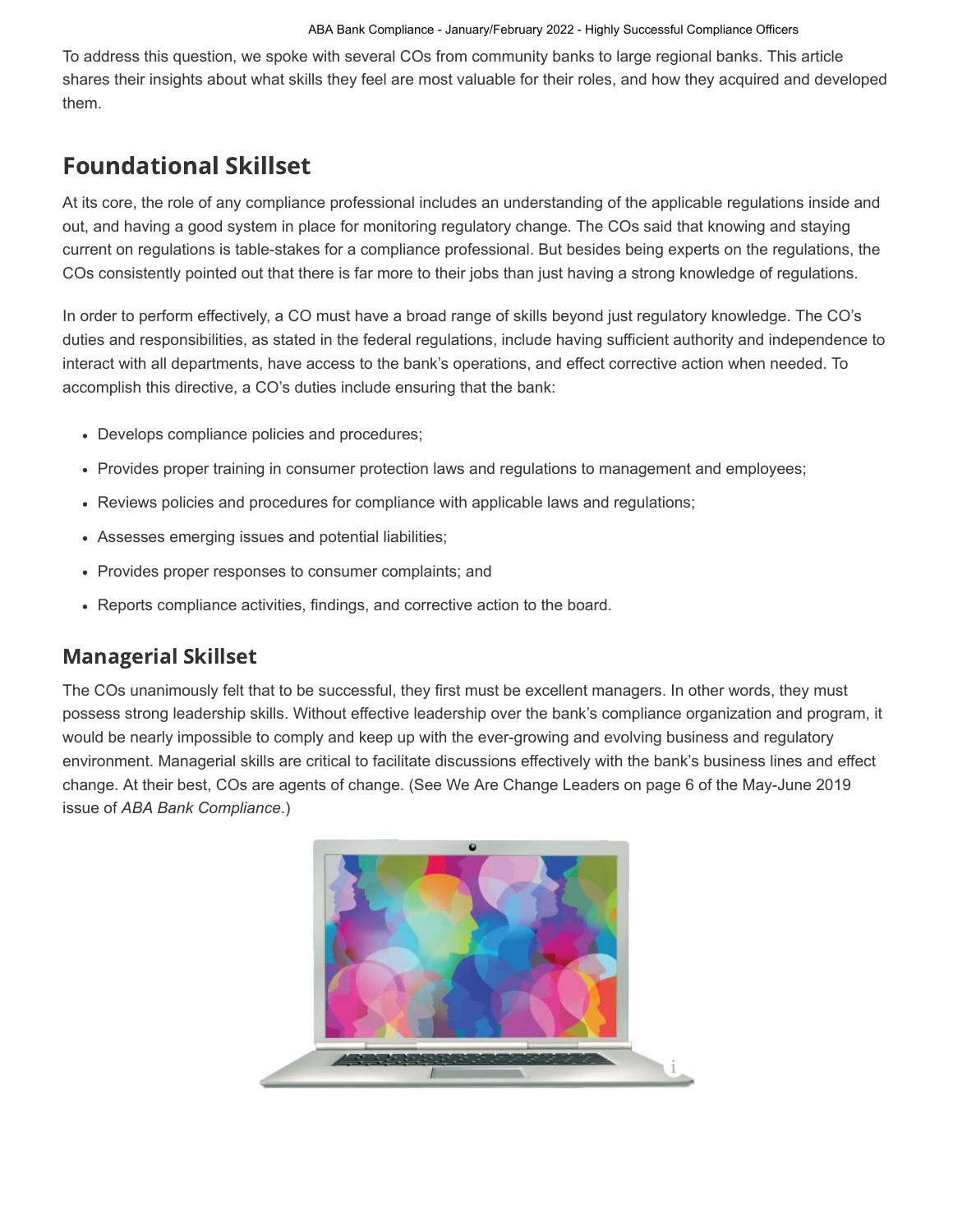### "To facilitate effective verbal and non-verbal communications in this new virtual environment, I set an expectation with my team that cameras should be on during virtual meetings with our regulators, management, lines of business partners, and compliance team members.

—Sherry Holtzclaw, CCO, First Merchants Bank

Managerial skills are tested every day through interactions with a wide variety of personnel within and outside the bank, such as the compliance team, the board, bank executives, bank operations management, internal auditors, customers, vendors, consultants, and federal and state regulators. Each of these stakeholders has their own needs and objectives.

# Building Relationships

COs and the compliance department do not want to be perceived by bank personnel as the ones who always say "no, you can't do that" and just report on what is being done wrong at the bank. To combat this perception, the COs emphasized that it is necessary to build strong partnerships and relationships with all stakeholders. It starts with the board and C-suite and extends throughout the bank with heads of bank operations, internal audit, and corporate functions and the regulators.

Strengthening these relationships is not easy. Practical solutions are achieved through strong partnerships. These partnerships are developed by demonstrating that the compliance department takes the approach that "we are all on the same team." Teamwork comes from demonstrating that the compliance department cares about the bank and the challenges faced by each of the lines of business. The COs passionately stated that there is no place for an "us versus them" atmosphere.

They further said that even informal meetings, such as lunch meetings, go a long way to building relationships. In today's environment where many meetings are virtual, one must be creative to continue to stay connected. Sherry Holtzclaw, chief compliance officer at First Merchants Bank, suggests, "To facilitate effective verbal and non-verbal communications in this new virtual environment, I set an expectation with my team that cameras should be on during virtual meetings with our regulators, management, lines of business partners, and compliance team members."

# Communication Skillset

In order to build strong relationships effectively with bank leadership, the compliance function must gain their confidence through effective communication skills, both verbal and written. For example, Compliance presentations can provide an opportunity to:

- Discuss the bank's compliance program and potential issues;
- Provide training and educational opportunities; and
- Demonstrate the compliance function's commitment to bank objectives and strategies.

A bank's leadership looks to the CO to be able to explain the regulations and related impacts concisely, as well as issues that apply to daily operations.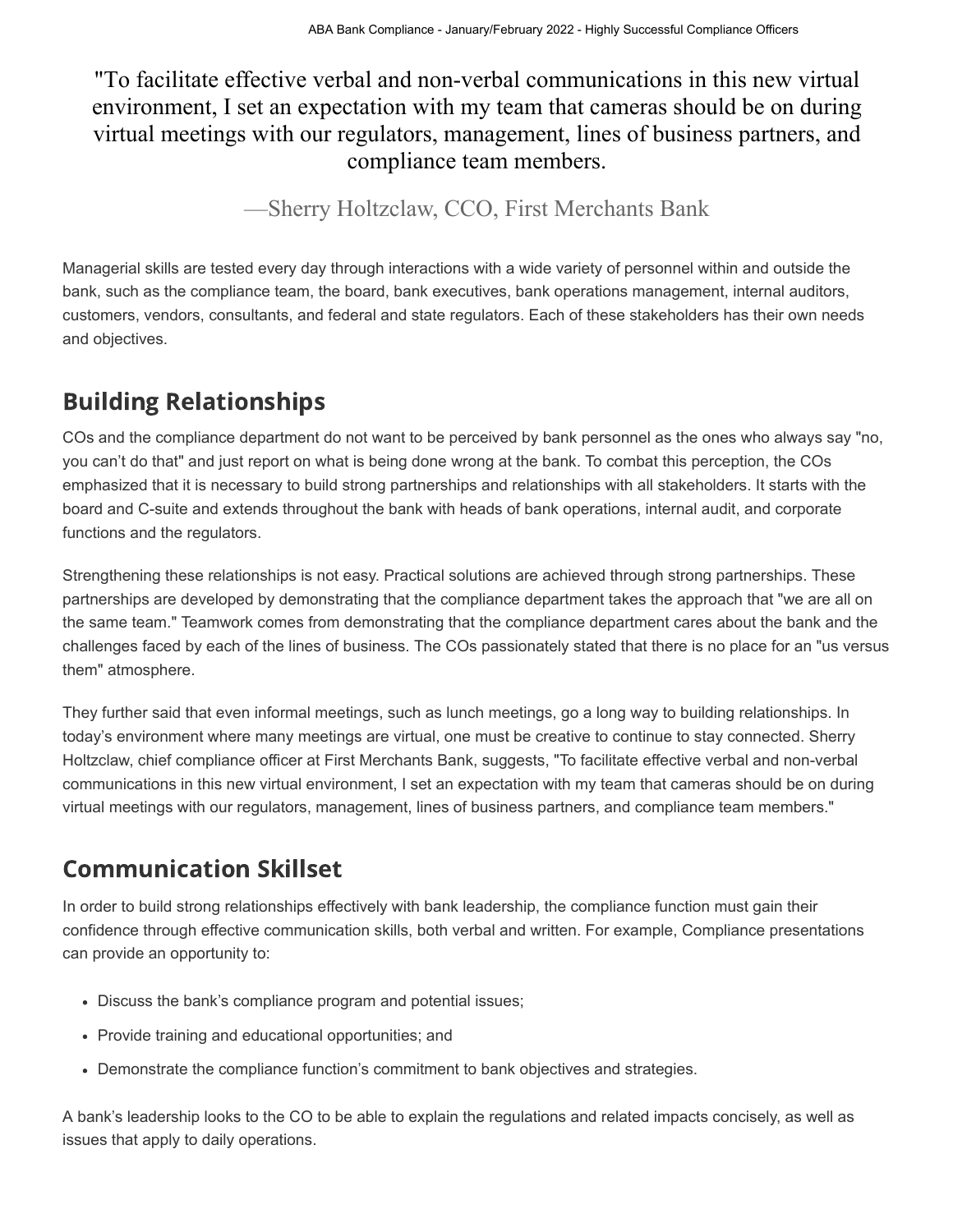In addition to presentations, compliance departments issue various reports regarding their activities. As such, writing skills are critical. Reports need to be clear and concise and provide the detail to support any findings and recommendations. The compliance department could receive ongoing training to further develop soft skills for meeting facilitation, presentations, written reports, and negotiation. A CO pointed out, "One thing to always keep in mind is that the best communicators are always the best listeners."

#### Communications with the Board

Communicating with the board is a skill requiring special emphasis. The COs felt relationships with their boards are critical to their success. They must always show confidence and a positive attitude. Presentations must be concise and clear, and get to the point quickly, with plenty of time for questions. While it is reasonable not to have an immediate answer for a question, far more important is promptly following-up with an answer to a board member's question. The COs recommended that it is important, if possible, to meet individually with members of the board to build strong relationships.

#### Having a Risk-Based Approach

Risk management and an understanding of the bank's risk tolerance is crucial to developing a risk-based approach. By having a strong understanding of the bank's risk appetite and how to manage risk, COs are better prepared to have discussions with management regarding the impact of non-compliance. Many internal and external factors can change compliance risks. They also suggested meeting frequently with the other risk managers at the bank, such as those in internal audit, credit administration, treasury/finance, information security, bank operations, and, of course, the chief risk officer.

By understanding operational and compliance risk, the compliance officer is better prepared to understand the controls that need to be in place to address the regulatory risk. One CO noted that there is a significant difference between just knowing the regulations and understanding the operations and controls that address the regulations.

# Knowing the Bank's Business and Strategy

The COs emphasized that it is important that everyone in compliance must put forth the effort to understand the bank's business and strategic vision. In other words, compliance needs to be a student of the bank's business. Understanding the bank's strategy helps to be prepared for changes at the bank so compliance can be involved early in the process. Joel Ramos, the executive vice president and chief compliance officer at Busey Bank, adds, "having the accounting and finance skills to read and understand the financial statements and key financial ratios of the bank gives me insight on how the bank's strategy may change to drive financial performance. These skills allow me to invite myself to the party, rather than letting compliance be invited late to the party. Compliance and financial performance can be aligned on strategic goals."

# Written Policies and Procedures

COs are charged with developing effective compliance policies and procedures. To accomplish this goal, COs need to interact with a wide range of departments and organizations. The policies and procedures that must be implemented for various regulations must be customized and tailored specifically to the organization.

As with any implementation, a thorough analysis must be prepared and the cost/benefit of each process and procedures must be assessed. There are many stakeholders affected by these regulatory updates, each with their own perceptions and recommendations on how the regulations should be implemented.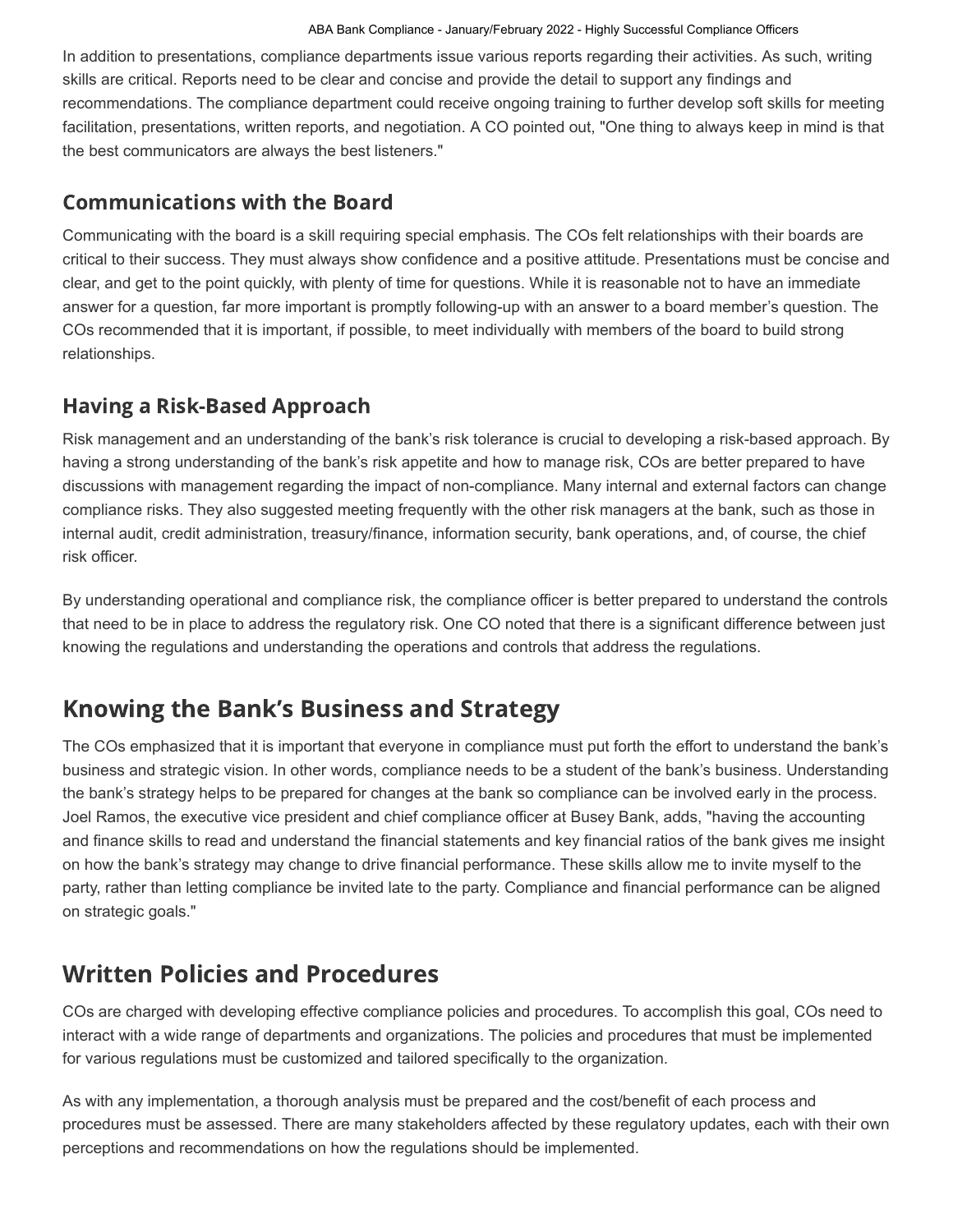The implementation of new regulations or regulatory updates requires teamwork, collaboration, negotiation, listening, and problem solving. The bank's compliance culture and tone at the top are necessary in assuring that the COs can accomplish their goals. But even with the strongest compliance culture and support from executive management, the task of implementation is not simple. It requires the ability to work effectively with management and employees across the organization. Operations management will inquire as to:

- How will this affect bank customers?
- What additional resources are needed to comply?
- How will this affect the employees in the department?
- How will profitability of the operation be impacted?
- What are the consequences for non-compliance?

These are tough questions and need to be addressed properly. The COs pointed out that compliance cannot be so rigid that the new procedures are difficult for the organization to implement. On the other hand, they must be firm enough to assure effective compliance with laws and regulations. The proper approach requires a positive attitude, emphasizes flexibility and provides confidence that there's a workable solution that will win management trust. One CO said, "I strive to demonstrate that the compliance team is highly invested in the success of the business lines."

"Having the accounting and finance skills to read and understand the financial statements and key financial ratios of the bank, gives me insight on how the bank's strategy may change to drive financial performance. These skills allow me to invite myself to the party, rather than letting compliance be invited late to the party. Compliance and financial performance can be aligned on strategic goals."

— Joel Ramos, EVP, CCO, Busey Bank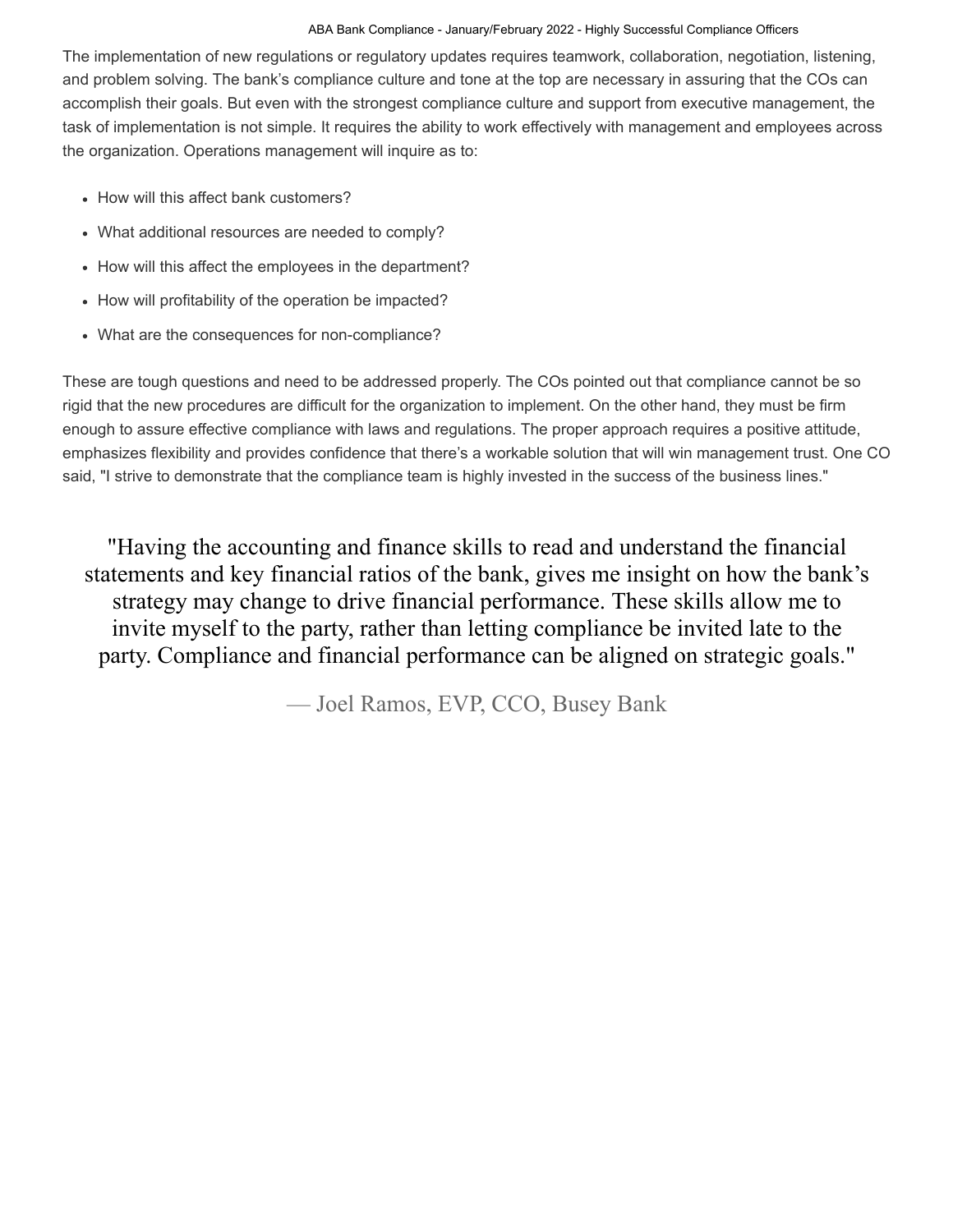

#### "Attitude is the attribute I look for in hiring."

### —Susan Rich, EVP, CCO/CRA Officer/Audit Liaison, One Bank Florida

As procedures and policies are being developed, the compliance officer should collaborate and negotiate with the parties involved to assure there is sufficient buy-in for a successful implementation. This requires being a good listener and understanding the issues that could result from changes. Without this buy-in, the best procedures will fail if the owners of the procedures do not understand them or do not embrace them. Of course, unexpected issues may occur throughout the process, so excellent problem-solving skills are always necessary.

# Monitoring Skillset

The responsibility for monitoring activities as the second line of defense also draws on many of the skillsets previously addressed. To execute these responsibilities, the compliance team conducts various meetings with the business lines to discuss the scope of review, potential findings, and recommendations for corrective action.

In addition, each member of the compliance team should possess strong analytical skills. In other words, they need to ask the right questions. This will allow them to understand the root cause of the issue and be able to work with the lines of business to find a solution that addresses the issue.

The compliance team must be effective in verbal and written communications. This is an area where the "us versus them" can become apparent. This can only be addressed by working well as a team. An excellent indicator of strong teamwork is when business lines are not afraid to share and raise issues with the compliance team. As one CO said, "There is no reason to hide things, because this is all about being on the same team and correcting issues before they become significant problems for the bank."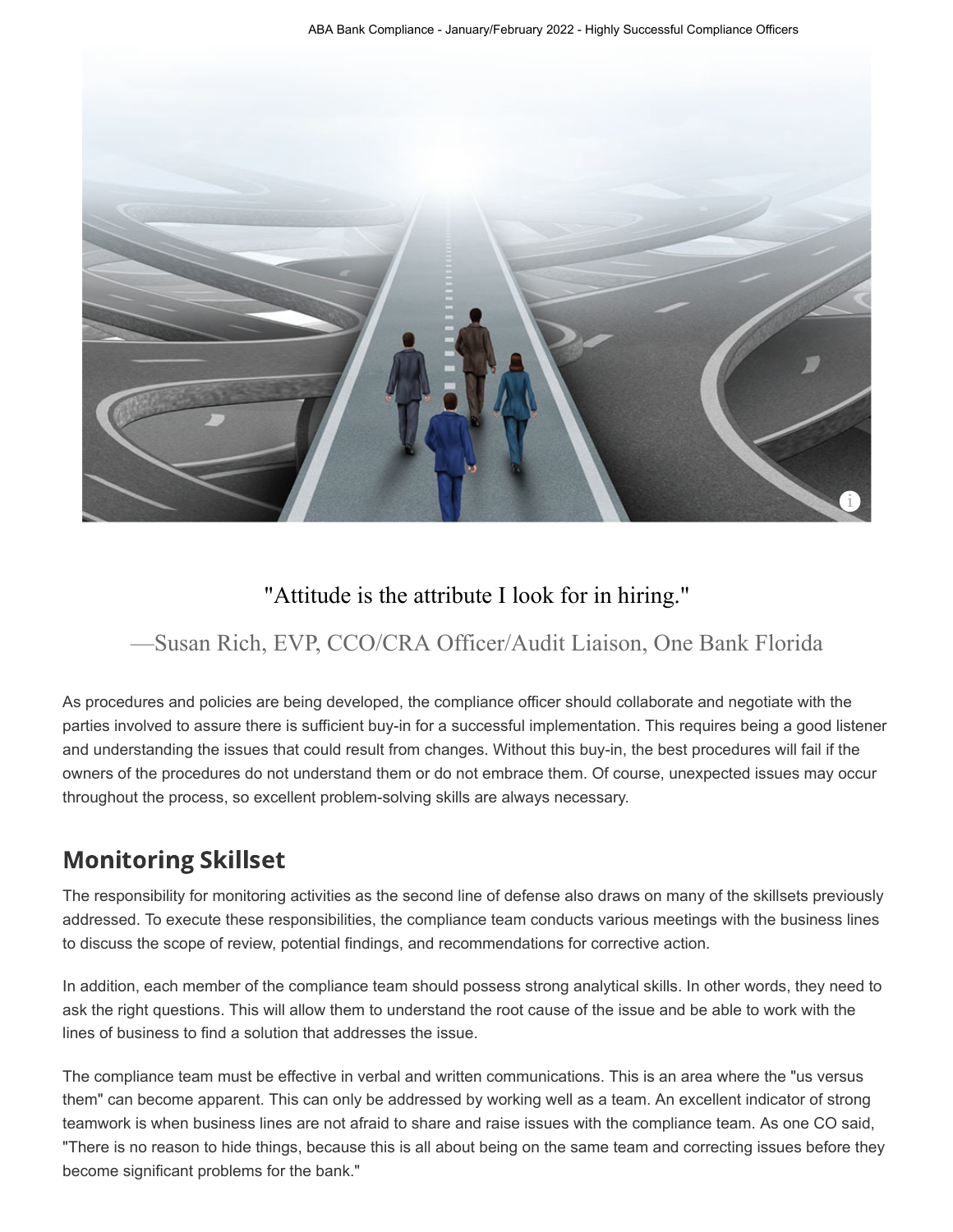#### Networking Skills

The COs recommended that they and their teams should always be networking. Being visible in the compliance community and financial services industry has many benefits including enhancing the compliance professional's reputation as an expert and thought leader in the profession and helping to attract new talent. Being active in industry and state banking associations, as well as local compliance networking groups, is another way to help a CO expand networks. This involvement also provides opportunities to keep current on the latest compliance issues, provide training for the compliance team, and interact with other professionals. Many best practices come from these professional associations. These associations also provide significant opportunities for their members by participating on committees and presenting at conferences and seminars that allows them to continue to improve their technical and soft skills.

### Building a Compliance Team

When building a team of compliance professionals, hiring, and attracting well qualified candidates is critical. Some COs felt that having a compliance background, while important, was not as critical as a candidate possessing or being capable of developing all the other skills discussed in this article. One CO of a large regional bank noted that candidates with an internal audit background have many of the skills desired by compliance, such as verbal and written communication skills and an understanding of risk and controls. It was pointed out that there is a big difference between just knowing regulations and understanding the associated risk of the regulation with the corresponding controls.

In today's competitive environment, compliance professionals are very much sought after by many organizations. Being able to screen and interview candidates effectively is very important. Also, it is important to market the position well to get the candidates excited about the opportunity. The new hires should embrace the compliance culture of the bank and the compliance officer's vision. Susan Rich, executive vice president and chief compliance officer/CRA officer/audit liaison of One Bank Florida says, "Attitude is the attribute I look for in hiring."

But just as critical as hiring is the engagement and retention of the existing compliance team. High turnover in the compliance department can negatively impact the bank's CMS. The COs further stated that it is important be an excellent mentor to each employee. Susan Rich further states, "I challenge each member of the team to get out of their comfort zone to develop new skills. When I am assigning a task, I present the starting point then explain what is wanted and needed. It is up to the individual to determine the path to achieve the desired result. My goal is to make compliance fun for everyone at the bank."

These COs expect compliance professionals to hone their technical and soft skills continuously. Establishing an employee development and mentoring program is crucial to achieving this goal across their compliance department. In addition, each member of the compliance team should possess strong analytical skills. In other words, they need to ask the right questions. This will allow them to understand the root cause of issues and provide solutions.

# Conclusion

Possessing strong knowledge of banking regulations is just table-stakes in performing the compliance officer role. All the other skills discussed in this article are just as, if not more, important for being a highly effective CO. By honing these skills, COs will add more value to their banks by effectively managing change, solving problems, and formulating business strategies.